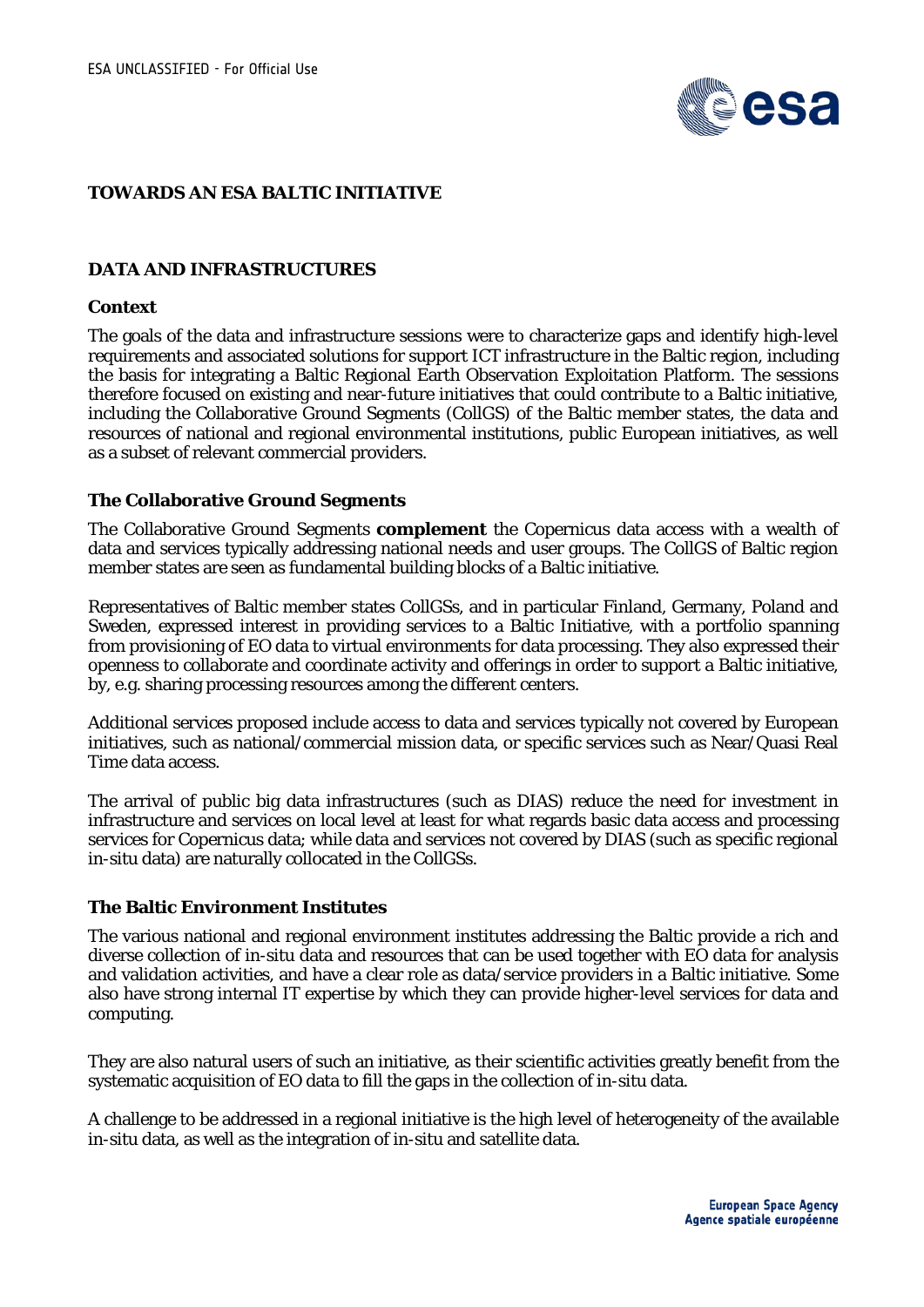

### **Big Data Infrastructures and Exploitation Platforms**

A number of public and private big data solutions (e.g. back end infrastructures or front end platforms) can also contribute to a regional initiative for the Baltic:

The upcoming Copernicus Data and Information Access Service (DIAS, DG-GROW), will provide access to and processing of core Copernicus data on a public and powerful big data infrastructure. DIAS will be openly available, with free data access and competitively costed processing services, and is therefore of prime relevance in this context.

The DG-Connect driven European Open Science Cloud (EOSC) will similarly federate a number of public infrastructures, some of which (e.g. EU-DAT) are already present in the Baltic member states, and is relevant to the Baltic initiative. Similarly, the NextGEOSS data hub, under the patronage of DG-RTD, also aims at providing data and services to Geo-data users, and my contribute in the more medium term future.

The ESA Thematic Exploitation Platforms (TEPs), provide thematic front end services to the big data infrastructure back-ends, and are now approaching their pre-operational phase. The thematic perspective only partially overlaps with the regional perspective (which is inherently multithematic), and a Baltic initiative can therefore leverage existing services from multiple TEPs.

Finally, several private companies also provide elements of solutions in support of data exploitation, notably Google (Google Earth Engine), Amazon (Amazon Web Services), and SAP (Hanah).

### **Conclusion and recommendations**

Users have highlighted the need for a Baltic initiative as an enabler of data exploitation, still considered a complex activity especially on regional level. The initiative would also be the desired multiplier for EO satellite data awareness, as this class of data is still "new" compared to the in-situ information traditionally available.

It was agreed that:

- 1. An initiative addressing data access, services, and ICT infrastructure on a regional level is required in the Baltic.
- 2. The Baltic initiative shall provide regionally specific easy-to-use services in support of environmental data exploitation at multiple levels, from raw data access through production campaigns to access to processing resources. In addition, Near Real Time access is a requirement for many users.
- 3. The Baltic initiative must favor leveraging existing resources over developing new ones. This includes the Collaborative Ground Segments of Baltic member states; the Copernicus Data and Information Access Service (DIAS); the ESA Thematic Exploitation Platforms; existing data and resources of the Baltic environmental institutes; as well as potentially the European Open Science Cloud and NextGEOSS.
- 4. The Baltic initiative is consequently primarily an aggregator of existing services and resources.
- 5. The data and infrastructure services of the Baltic initiative shall be open to both scientific and commercial exploitation, with low entry barriers. Wide access, even if quota limited, is considered more important than having a restricted number of successful pilot projects.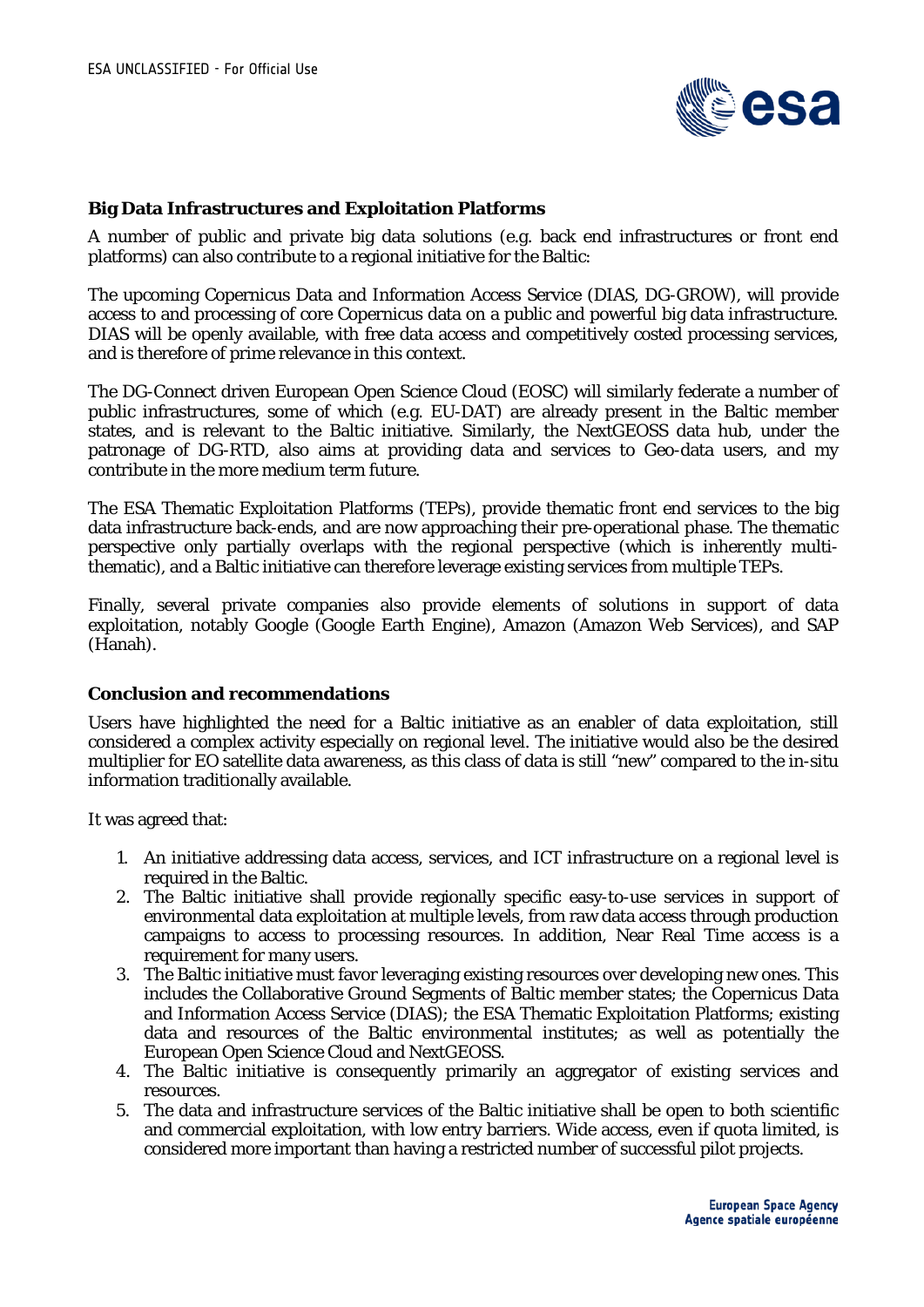

- 6. Basic common needs (such as mutualized pre-processing of EO data) must be formulated and addressed.
- 7. Synergistic use of in-situ and satellite data is a key objective for a Baltic initiative. Simplification of the access to national and in-situ data is also a major challenge to be undertaken in the context of the initiative, with common agreed standards (OGC, INSPIRE) adopted for data access.
- 8. Specific algorithms needed for Baltic Sea and its drainage basin should be developed in joint R&D projects associated with the initiative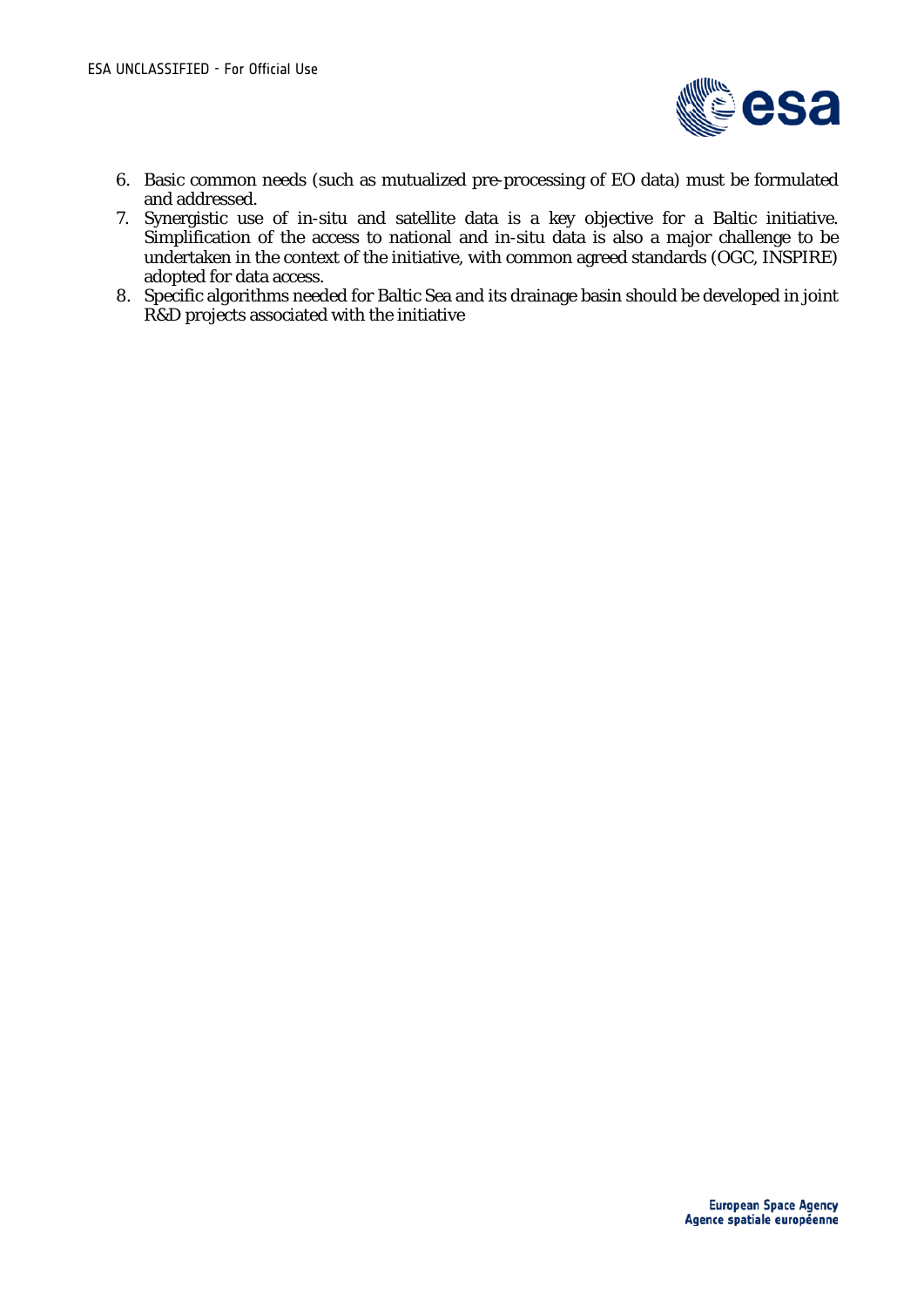

### **Science Component**

### **Scientific Challenges for the Baltic**

The Baltic Sea drainage basin covers about 20% of Europe, with roughly 85 Million people living at the shores of the Baltic Sea. In the highly populated south, the temperate climate hosts intensive agriculture and industry while in the northern part, the landscape is boreal and rural. The semienclosed Baltic Sea has a complex bathymetry, large horizontal and vertical gradients in salinity and extended hypoxic and anoxic bottom areas. The Baltic Sea is characterized by a large freshwater supply from the catchment area, long retention times of water masses and an excess of nutrients entering the sea. With further warming and associated changes in the hydrological cycle, a change in salinity and nutrient status is expected, with consequences for marine ecosystems and their services for human use.

Climate change, as well as other anthropogenic and natural changes in the atmosphere, on land and in the sea, exerts different pressures on the natural and human-shaped environment of the region. These pressures include regional warming, declining sea ice cover, sea level rise, deoxygenation, acidification, changing precipitation and runoff patterns as well as changing frequency of high impact events like storm surges, floods, drought and heat periods. It has been shown that the observed environmental changes are often caused by a mixture of interwoven factors, among them climate change and its associated impacts, eutrophication, pollution, fisheries, land cover change and others. Each of these factors has a scientific and a societal dimension, which are often interdependent, and which makes the identification of a single or even dominant factor responsible for the change difficult.

The Baltic from Space Workshop relied on the expertise of Baltic earth to define the main scientific priorities that could be the basis for the scientific component of the Baltic Initiative. Baltic Earth inherits the scientific legacy and researcher network of BALTEX which ended in June 2013 after 20 years of successful activity (www.baltex-research.eu). Baltic Earth builds on the infrastructure (secretariat, conferences, publication series) and international scientific network of BALTEX (people and institutions) but represents a new, more holistic perspective on the Baltic Sea region, encompassing processes in the atmosphere, on land and in the sea, as well as processes evoked by and feeding back on human activity.

Baltic Earth Grand Challenges

A unifying endeavour that underpins many joint activities of Baltic Earth aims to articulate **[Grand](http://www.baltic-earth.eu/begc.html)  [Challenges](http://www.baltic-earth.eu/begc.html)** for research on issues of fundamental importance for informing the science-based management of the environment of the Baltic Sea region. Baltic Earth catalyses a research community-wide process to identify the most pressing scientific issues, knowledge gaps and uncertainties and promotes efforts to address them through new studies, collaborations, synthesis and the development of tools. Six Grand Challenges have been identified in the Baltic earth Science Plan:

### [http://www.baltic-earth.eu/material/Baltic\\_Earth\\_Science\\_Plan\\_2017.pdf](http://www.baltic-earth.eu/material/Baltic_Earth_Science_Plan_2017.pdf)

**Salinity dynamics:** The salinity in the Baltic Sea is not a mere oceanographic topic but involves the complete water and energy cycle. It is also an elementary factor controlling the ecosystems of the Baltic Sea. The salinity dynamics is controlled by net precipitation, river runoff and the compensating inflow of higher saline waters from the Kattegat. Furthermore, due to the expected increase in precipitation, first studies of future development indicate even 2-3 PSU decrease in salinity to the end of the century. Since the Baltic Sea ecosystem has adapted to the present salinity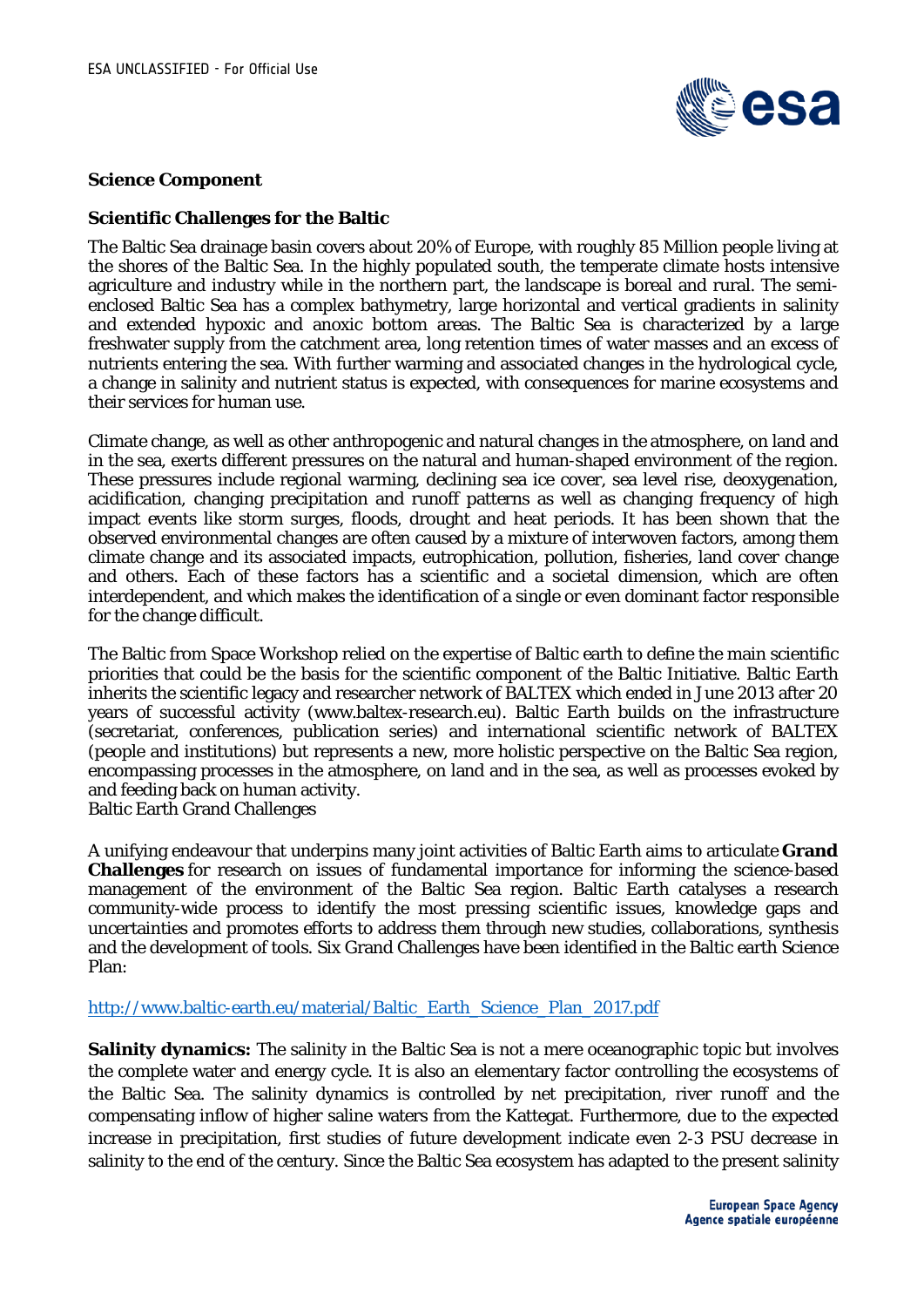

regime, expected changes would exert an enormous stress on marine fauna and flora with associated negative socialeconomic consequences for the Baltic Sea countries. The present understanding of salinity changes is still very limited, and future projections of the salinity evolution are rather uncertain. More detailed investigations on regional precipitation patterns (runoff), atmospheric variability (wind), highly saline water inflows, the exchange between the subbasins and turbulent mixing processes are still needed. Furthermore, there is also a need for new climate projections simulations with improved atmospheric and oceanographic (coupled) model systems. Suggested key research areas are the interrelation between decadal/climate variability and salinity, water mass exchange and major Baltic inflows (do we understand the dynamics of the present-day salinity distribution, can we predict MBIs?), detailed studies on the regional salinity distribution/variability and associated circulation patterns (including salinity fluxes between the coastal areas and the open sea and within the sub-basins).

**Land-Sea biogeochemical linkages:** This topic involves the problems of euthrophication and acidification. A lot of experimental data and sophisticated model tools are available but there is a lack of process understanding, and proper process parametrizations are missing. The processes occurring within the drainage area greatly influence the functioning of the Baltic Sea ecosystem. First of all, river runoff affects the Baltic Sea salinity, which is the key element for the marine biogeochemistry in general. Moreover, rivers supply the Baltic with great loads of different chemical substances. In most cases (e.g. nutrients, carbon, alkalinity, some organic pollutants and heavy metals), these loads are well recognized. However, some gaps still exist within the present databases. One example is missing data from the Neva River, incidentally the largest river entering the Baltic Sea. For some other chemical substances (e.g. pharmaceuticals) the terrestrial loads are still insufficiently described. On the other hand, the pathways of several substances, after entering the marine system remain unrecognized. Still, little is known about the transformation mechanisms occurring within the mixing zone. Since the geological structures, anthropogenic influences, types of the vegetation are different in the different parts of the catchment, the detailed studies are required for the individual sub-basins. Key suggested research areas are C, N, P cycles studies for the understanding primary production mechanism and organic matter transformations in the Baltic Sea, transformations and pathways of terrestrial organic matter, influence of the terrestrial input on the carbonate system, extension of the databases with the missing terrestrial loads data of the key chemical substances (e.g. Neva River).

**Natural hazards and extreme events:** A natural hazard is a naturally occurring extreme event with a negative effect on people or the environment. Natural hazards may have severe implications for human life as they potentially generate economic losses and damage ecosystems. A better understanding of their major causes and implications enables society to be better prepared and to save human lives and mitigate economic losses. Many natural hazards are of hydro-meteorological origins (storms, waves, flooding, droughts) and are often caused by a mixture of several factors (e.g. a storm surge in combination with precipitation and river runoff, which might generate extreme flooding). Average changes in the recent climate in the Baltic Sea region are relatively well described, but the uncertainty is much larger for extreme conditions. These extreme events pose a substantial threat to infrastructures or ecosystems albeit their relative rareness. The shortage of available data on these events reduces the statistical significance in the analysis and the capability to predict them.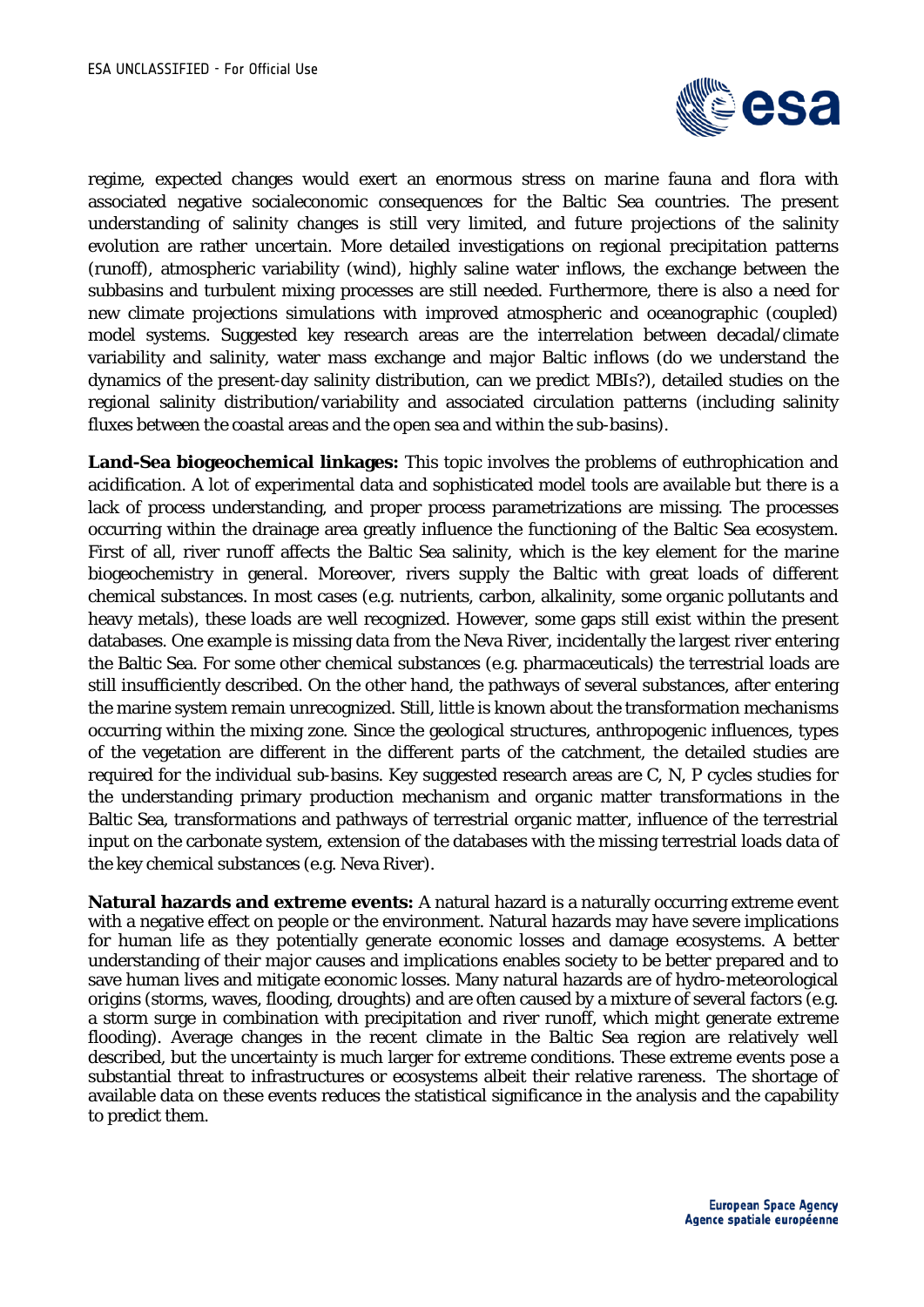

This is generally well recognized regarding infrastructure such as dam safety and urban flooding risks, but the range of ecosystem services at risk is more poorly defined, from vital societal functions such as drinking water supply to biodiversity. The resilience and adaptation capability of terrestrial and marine ecosystems and organisms as well as human society to environmental changes depends very much on the future severity and frequency of extreme events.

There are meteorological implications of global warming, which may be the cause for changed frequencies of these extreme events. Storm tracks on the Northern Hemisphere seem to have shifted slightly northward during the last century as a consequence of global warming, and there are indications of additional Northern Hemisphere circulation changes due to the significant reduction of Arctic ice cover. Their connections, however, are not clearly understood and described, and there is a need to further investigate this with a Baltic Sea perspective. Hence, key processes and factors (e.g. atmospheric circulation, Arctic sea ice, snow) responsible for the changes in extreme events in the study region as well as their interlinkages, need to be better understood. An improved understanding of air-sea-land processes and the development of more detailed models is crucial.

**Sea level and coastal dynamics:** Sea level dynamics in the Baltic Sea are influenced by meteorological, astronomical, hydrological and geological factors. As a semi-enclosed sea, the dynamics of Baltic Sea sea level at different time scales range from minutes to millennia. At very short time scales variations are associated with e.g. waves, currents, seiches, or meteo-tsunamis. Although of small amplitude, tides may also sometimes play a role in Baltic Sea sea level dynamics. Factors that are relevant at increasingly longer time scales include, among others, variations in wind and sea level pressure, river runoff, presence of sea ice and spill-over of water masses from the North Atlantic or expansion of the water column by thermosteric effects, land uplift/subsidence and sediment accumulation. Also the contribution from short-term events (e.g. their frequency or intensity) may vary over longer time scales.

The effects of such drivers on Baltic Sea sea-level can be regionally and temporally quite heterogeneous. Good understanding of Baltic Sea sea-level dynamics, their mechanisms of variability, and the assessment of variability and change over the past are prerequisite for both, improved forecasting on short to medium time scales and for reducing uncertainty associated with projections of future sea-level rise caused by anthropogenic climate change.

The Baltic Sea coastal sea-level is one of the best and longest sampled by tide gauges. Several highresolution satellite products provide the means to analyze absolute (as opposed to relative coastal sea-level) dynamics in the sea interior, albeit for shorter periods. Increasingly also model reconstructions and projections become available for both, mean and extreme sea level variability.

There is still incomplete knowledge on the dynamics of short term sea level variations, in particular on their climatology and their long-term variability and change. Moreover, a more systematic assessment of interaction between variations at different time scales and their impact on extreme sea levels is still missing. Also, an improved understanding of the connections between Baltic Sea, North Sea and North Atlantic sea level and of the link between Baltic Sea sea level and large scale atmospheric circulation patterns such as the North Atlantic Oscillation is needed. While it is known that there is a strong influence of such atmospheric circulation patterns on winter time Baltic Sea sea level variability, it is not yet known why this influence was less pronounced in the early 20th century.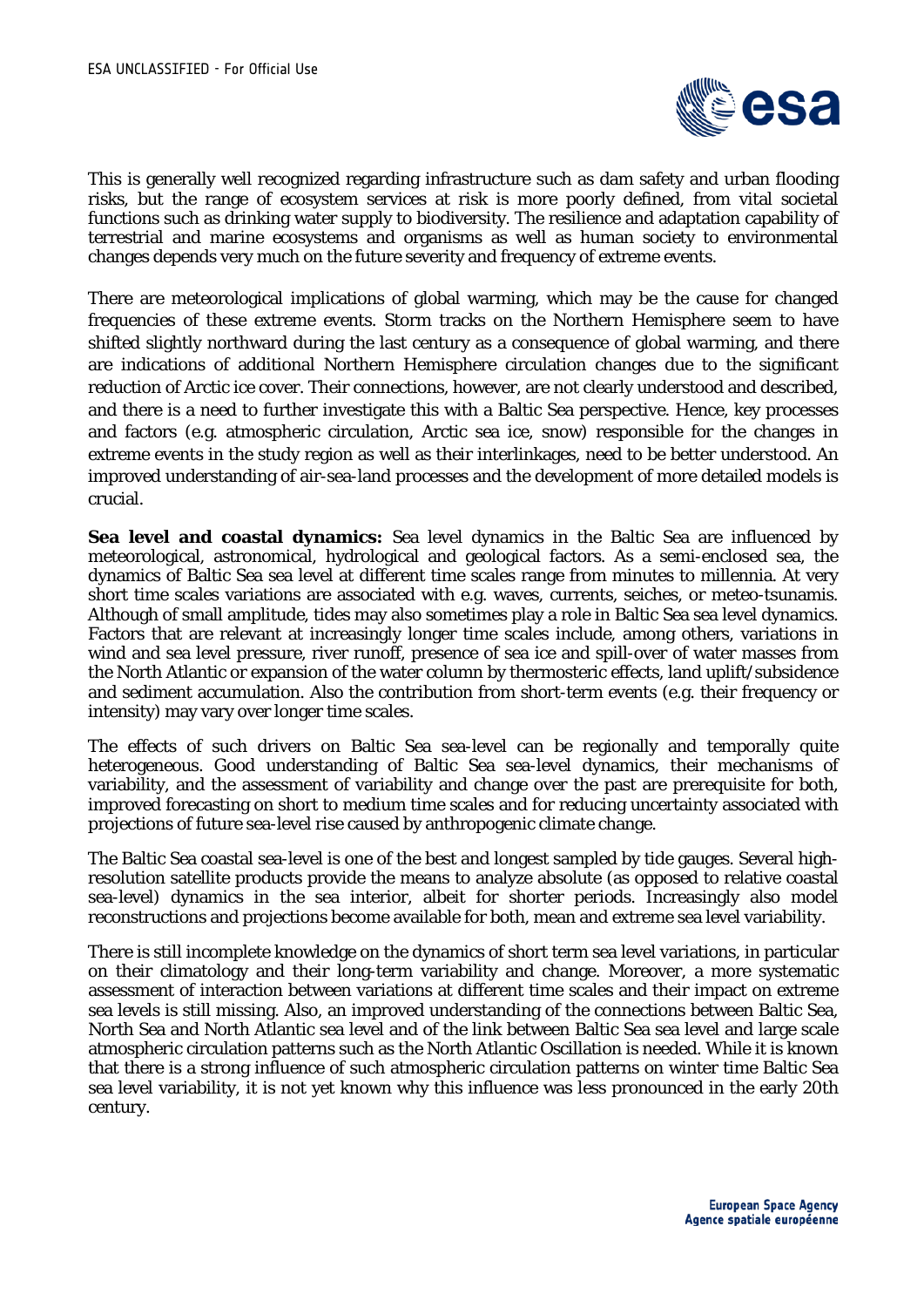

The quantification of contributions from climatic factors responsible for the observed and projected long-term trends and multi-decadal variations in Baltic Sea sea level through the 20th and 21st centuries need to be improved as well. This comprises, for example, multi-decadal trends in the wind regimes, salinity, and glacial isostatic adjustment or sea-ice cover, together with changes in ocean dynamics in the North Atlantic that may have an influence on sea-level rise. Quantification of these contributions provides an essential prerequisite for improving detection and attribution of anthropogenic signals in Baltic Sea sea-level rise and variability. In particular, research on the attribution of observed changes to causes and on the plausibility and consistency between observed and expected changes is needed.

There is substantial and increasing need in information about future sea level changes on time scales from seasons to decades. This refers to both, mean and extreme sea levels. Any progress to better address these issues for the Baltic Sea will be a substantial step forward. Although the data basis for the analysis of Baltic Sea sea-level is very favorable, a systematic comparison of tidegauges and high resolution satellite products is just starting. In addition, more high-resolution ocean and atmosphere-ocean regional simulations of the Baltic Sea are becoming available. Consistent analysis of all data sets is needed and will help to benchmark the skill of the various products, in particular of regional climate models at multi-decadal timescales, and will help to quantify the relative importance of the different factors contributing to Baltic Sea sea level dynamics.

**Regional variability of water and energy exchanges:** Knowledge of the water and energy cycles in the Earth system is an inherent part of regional climate studies. It has been the focus of 20 years of BALTEX activities and remains one of the grand challenges for the scientific community. However, the understanding of the processes and their incorporation into reliable models remains insufficient, which is evident by the poor performance of recent climate models in simulating the hydroclimate.

During BALTEX major progress has been reached in observational and modelling activities, as well as in scientific collaboration and infrastructure including the build-up of dedicated BALTEX data centres. Also remote sensing data have been evaluated to increase our understanding about the regional distribution of different parameters such as cloud distribution from satellites and precipitation fields from Doppler radars.

It is well known today that precipitation and evaporation are among those parameters causing the largest problems for weather prediction, meteorological reanalysis and regional climate studies. Although new knowledge has been gained with regard to the water and energy cycles, still major improvements are needed. For instance, regional climate studies based upon coupled atmosphere land-surface-ocean models still suffer from biases in simulated precipitation and evaporation with the result that most coupled models do not have a closed water cycle and hydrological applications need bias correction when the output of regional climate models is used. Although there now exist a few estimates of the components of the water cycle in the Baltic Sea region, results of the various, applied methods differ considerably and for most methods uncertainty estimates are not available.

The assessment of numerous hydrological studies for the different sub-basins of the Baltic Sea catchment area reveals that the approaches to calculate the water cycle over land differ and are not coordinated. Hence, homogenous datasets for the whole catchment area are lacking with the consequence that in hindcast simulations, Baltic Sea models are usually driven by runoff from hydrological models instead of measurements.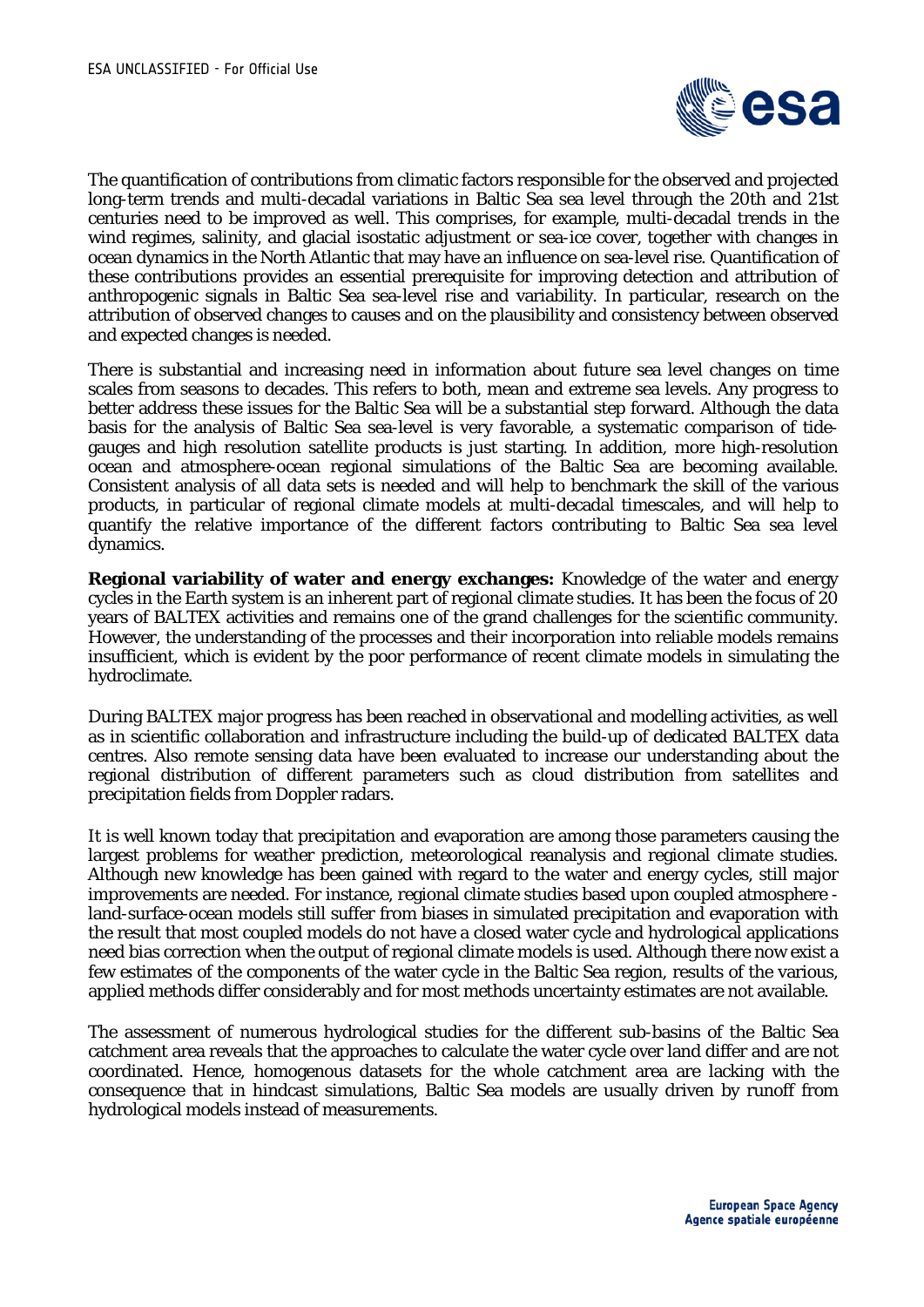

**Multiple drivers for regional Earth system changes:** Societal efforts to manage the marine, terrestrial and atmospheric environment of the Baltic Sea region and to promote a sustainable human presence – meeting present societal needs without deleterious impacts on the conditions passed on to future generations – are hindered by incomplete understanding of the complex of drivers, interactions and historical factors responsible for the current detrimental state of the environment and ecosystems. Such gaps in understanding inhibit reliable predictions of how the marine system and the surrounding land areas, watershed and atmosphere may respond to ongoing and future projected trends in multiple drivers, or to management interventions.

The Second Assessment of Climate Change for the Baltic Sea Basin focused on regional climate change and its associated impacts, including the documentation of regional detection and attribution efforts, but also highlighted a mixture of interwoven factors, such as eutrophication, pollution, fisheries, hydrographic engineering, agricultural and forestry practices and land cover change, responsible for the current situation and of potential importance as drivers of future changes. Current observational datasets, system understanding and available modelling tools are insufficient to ascribe key dimensions of change to a single or even dominant factor or to construct credible scenarios of future changes. Two overall problem complexes concern the causes and impacts of eutrophication and climate change. Studies in these areas have traditionally been pursued by separate communities of researchers using different methods and approaches, adopting a diversity of baseline datasets and scenarios, and focusing on different spatial and temporal scales. There has likewise been relatively little collaboration across the science-social science divide, or between terrestrial, freshwater and marine scientists in related fields.

There is a need for increased cooperation among researchers having specialised knowledge of different components of the coupled biophysical-societal system of the Baltic Sea region, in the dynamics of which an understanding of the inter-related role of multiple drivers and their impacts on regional Earth system changes may be sought. Key disciplines include meteorology and climate science, oceanography, hydrology, marine, terrestrial and freshwater ecology, microbiology and biogeochemistry, as well as economists, human geographers, political scientists and engineers. A more integrated researcher effort needs to be complemented with an identification of key missing datasets on drivers and responses, their variations over past decades and across the region. A consensus should be sought on the relevant interactions to explore and the key knowledge gaps that need to be filled in order to develop reliable predictive models, applicable at the regional scale of the Baltic Sea.

### **Key findings and recommendations**

Based on the presenations and discussion of the workshop, the following points represents a summary of the main messages and recommendations for the fisrt set of scientific activities to be launched as part of the ESA baltic Initiative:

- The overaching goal is to achieve a **comprehensive integrated assessment** of the Baltic Sea physical and biogeochemical environment that makes **optimal combined use of satellite EO, in situ data and models**.
- Tackling the Grand Challenges of the Baltic Earth Science Plan will substantially benefit by using Earth Observation methods.
- Baltic has special needs, many global producs cannot be used, high resolution is required.
- The great knowledge and solid structure of the Baltic scientific community and high density of in-situ data in the region is an asset for the sucess of the initiative. The Baltic Sea region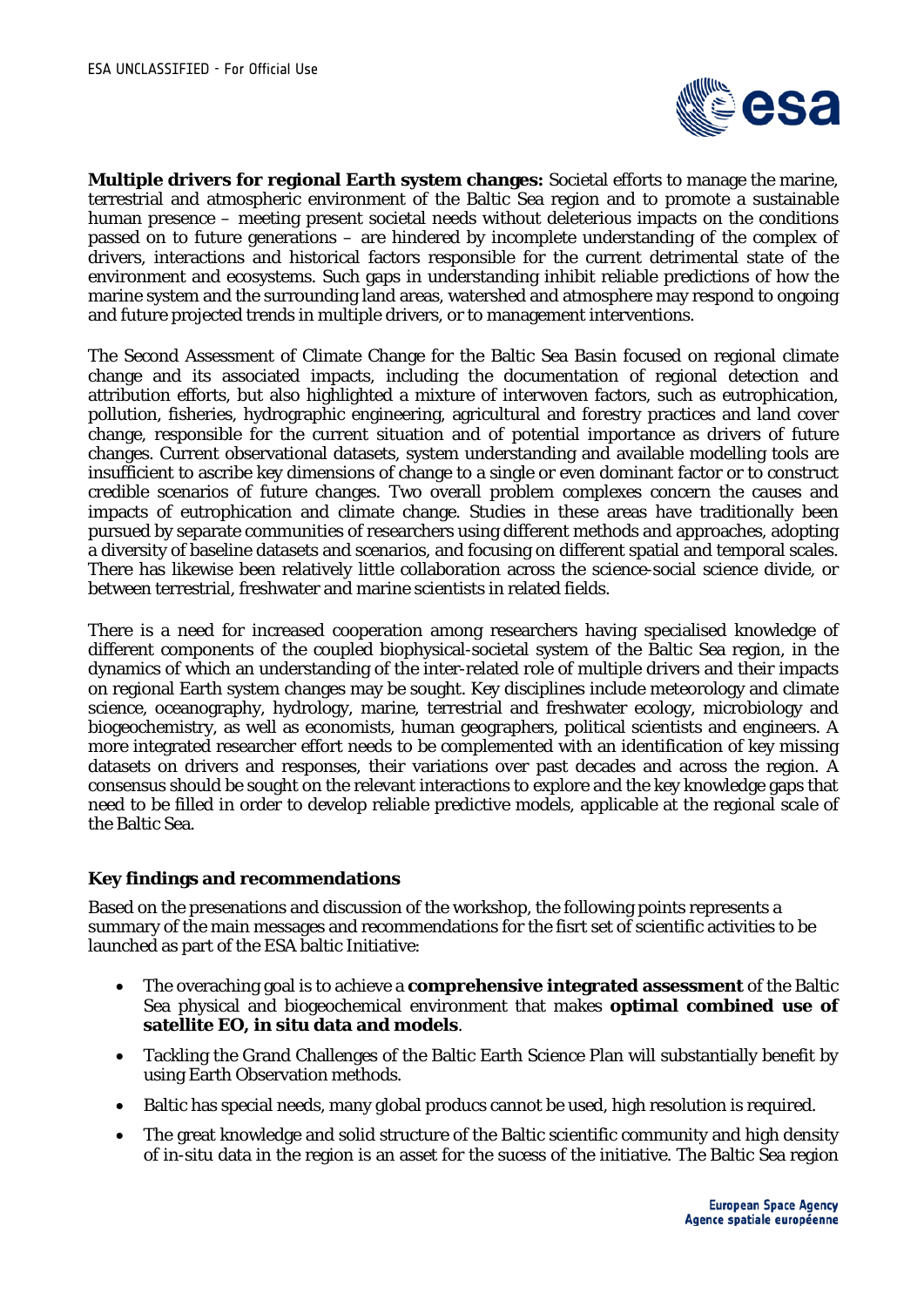

is among the best studied regions in the world from several disciplinary perspectives, with good data availability, and with many scientific and management aspects providing an analogue for comparison to other regions. In this sense, the Baltic Sea region may act as a laboratory for reasoning about similar issues in other regions.

• It is of critical importance to link activities with existing regional initiatives and programmes at Baltic and national levels. This includes BONUS and its potential follow on in 2021.

### **Carbon dynamics:**

A better observation and characterisation of the carbon dynamic in the Baltic is key element to undertand eutrophication and marine biogeochemistry and ecosystems. Can we asses Carbon dynamics, as key of eutrophication, from an integrated use of EO, models, and ground based data?

Main restrictions for using biogeochemical products (i.e. ocean colour level 2 products) in the Baltic Sea for scientific investigations is data quality. So, far the only level-2 products we can retrieve reliably are Secchi depth and suspended matter/turbidity (e.g., Chlorophyll-a is overestimated whilst CDOM is highly underestimated). This means that in order to use any of these products **we need to improve the product retrieval over optical Case-2 waters with high CDOM absorption:**

- This requires improved atmospheric correction models and better parameterisation of the inherent optical properties (IOP's), i.e. absorption and scattering properties to improve the water models included in the data processors.
- Vital to validate the products; both standard products and those that are developed
- **It is urgently needed to develop reliable long-term data records of dedicated Baltic case-2 products (CDOM, Chlorophyll-a);**

May new HR data, such as Sentinel-2, may provide new information on coastal areas including biogeochemical feedbacks. **This is an area of interest to be further investigated.**

- What S2 may provide to the science area?
- Is a S2/S3 synergy possible?

# **Sea level dynamics:**

A good knowledge of sea level and its dynamics is a key element for the Baltic Sea water budget, storm surges, coastal erosion and the main climate change impact, also as indicator of circulation and mesoscale currents, Water budget, Salinity cycle, etc..

Is the current constellation of satellite altimeters adequate to capture extreme sea level condition how will the Sentinel 3A/B/C/D solve this? E.g., major salt water inflows are driven by extreme weather conditions which effect the sea level of the Baltic Sea (extreme high and low levels). Several questions need to be addressed:

- How does seasonal presence of sea ice influence our knowledge of sea level conditions in the Baltic?
- How does the very large global isostatic rebound affect unification of height datums i.e., our ability to connect in-situ tide gauges with satellite derived sea level or using the geoid?
- Is our knowledge about other physical phenomena likes tides (Baltic is considered tide free) and out knowledge on bathymetry and coastal sea level variations adequate?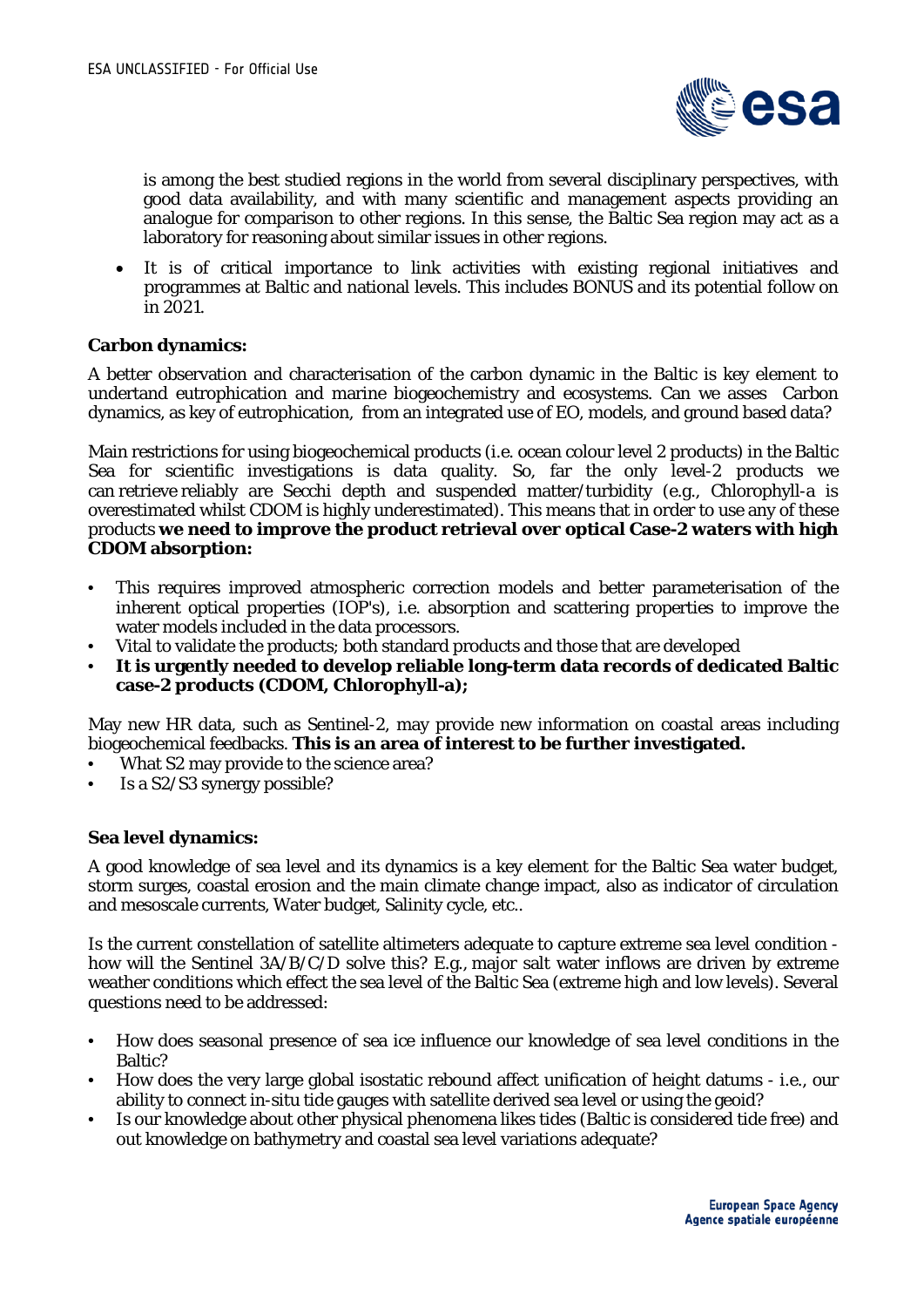

- Taking into account that sea level in the Baltic Sea varies from "minutes to millennia": To what extent can remote sensing and new techniques improve the knowledge on sea level dynamics in the Baltic Sea?
- What should the contributions from remote sensing, in-situ observations and modelling efforts look like in an optimal (sea level) observing system?
- Taking into account that changes and variations in Baltic Sea sea level interact with other oceanographic processes, for example, major saltwater inflows: To what extent can remote sensing contribute to describe and monitor changes and variability in the regional sea level budget?

Regarding long term sea level variations, ESA Sea level CCI is valid in the central southern Baltic, but not in the rest of the Baltic. This is due to coastal and sea ice effects (well known issues). In addition, the coastal/sea ice issues are not reflected in the error estimates of the CCI. **A new multi-mission dedicated product is urgently needed for the Baltic Sea:**

- Is it needed to go more coastal. Data are there, but need better treatment. Baltic Sea is an obvious test area for coastal applications;
- Is monthly resolution may be insufficient (e.g. 10 days be much better) for instance for resolving inflows;

Regarding short term sea level observations, e.g. storm surges, satellite altimetry observations need to be combined with other sources of information – typically tide gauges and/or models – to resolve the temporal and spatial scales of the Baltic Sea. **What are the wishes for combined sea level products from a scientific and an operational point of view?**

Absolute sea level observations, height system unification and GNSS-Levelling require the knowledge of the global static geoid. For GNSS-Levelling geometric and gravimetric reference frames need to be compatible. Sea level observations require knowledge about vertical changes of the geometric shape of the Earth. Mass variations cause variations of the reference equipotential surface. This has impact on absolute sea level observations, height systems and GNSS-Levelling.

- **What is the role of the GOCE static geoid?**
- **What is the impact of reference frame incompatibilities?**
- **How can vertical changes of land be observed on a systematic base?**
- **What is the impact of mass variations and how can it be observed?**

# **Physical Oceanography:**

Salinity & physics, biogeochemical feedbacks, seal level dynamics, natural hazards and extreme events are interlinked with each other. The Baltic Sea must be understood as part of the earth system, thus requires an **Earth system approach.**

To understand the system requires a **combined observation and modeling approach**. Remote sensing observations reveal details on a 10 m - 1km scale which also requires very high resolution modeling.

Modeling can be used to integrate very high resolution 2-d earth observations from remote sensing on high resolution time and vertical space scales (data assimilation, nudging)

The combined analysis of high resolution modeling and earth observations (big data problem) requires high storage capacities, new software tools and support by the data management.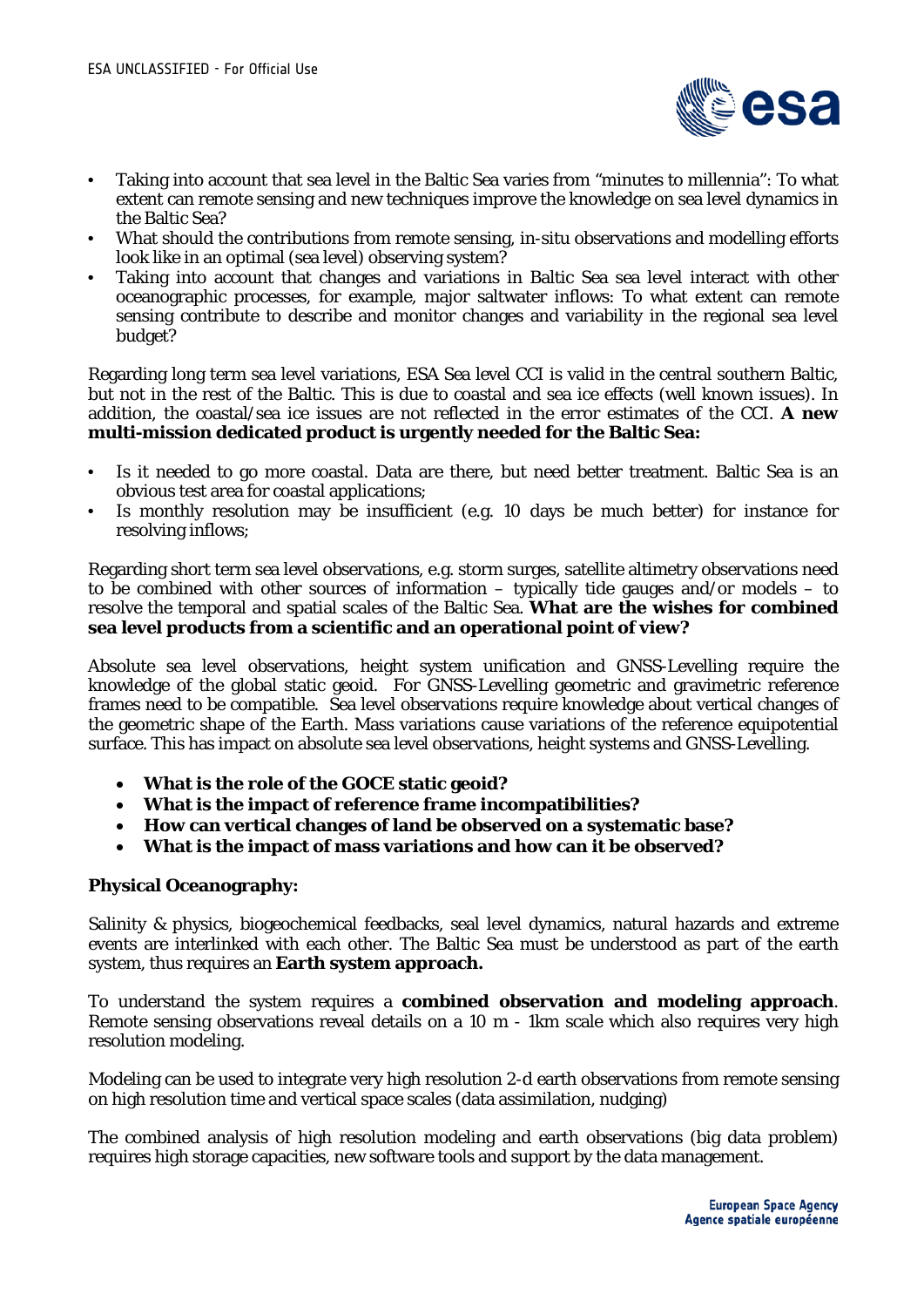

1. Are basin-scale and meso/submeso-scale dynamical features like fronts, upwelling, jet currents, eddies & filaments well know and understood in the Baltic context?:

- Do we have enough information (EO data products, in-situ data) to resolve them?
- Are models advanced enough to provide a good description of the main 4D physical processes in the Baltic sea?
- What would be needed?

2. Less saline and more saline waters take occasionally different pathways on their spreading, the waters also carry environmental constituents from their place of formation:

- How much can we identify water column dynamical features using their surface signatures?
- Can we estimate deep dynamical features using new methods of remote sensing (salinity, sea level, waves, currents, SST, color?) used for efficient data assimilation in numerical models?

3. Closing of water budget of the Baltic and problems to find good parameterizations to vertical mixing in the extreme complicated stratification conditions of the Baltic sea is a challenge:

What is needed to close the water budget? i.e., What are the open questions? What is the missing data/information/knowledge?

4. The combined analysis of high resolution modeling and Earth observations (big data problem) requires high storage capacities, new software tools and support by the data management.

- A scientific exploitation platform for the Baltic including satellite products, in-situ data and processing capacity is needed?
- If so, how it should be?

# **Climate/Water/Energy:**

Presently a climate warming is going on in the Baltic Sea region, and will continue throughout the 21st century (BACC I; II).

- *Later, changes in the water cycle are expected to become obvious (BACC I; II).*
- *Changes in heat and water balances will have a variety of effects on terrestrial and marine ecosystems – some predictable such and some hardly predictable (BACC I; II).*
- *Major challenge today is to integrate, to make visible and to communicate reliable Earth observations on climate change. Here satellite products may take the lead to integrate the observations.*

Discussion 1: ESA and Baltic Earth should develop satellite and model products relevant to all aspects of the heat, hydrologic and  $CO<sub>2</sub>$  cycles and integrate these into the BALTEX Box concept both in real time and as long-term averages.

Discussion 2: ESA and Baltic Earth should develop a joint internet information platform that together with expert statements review and comments the outcome from.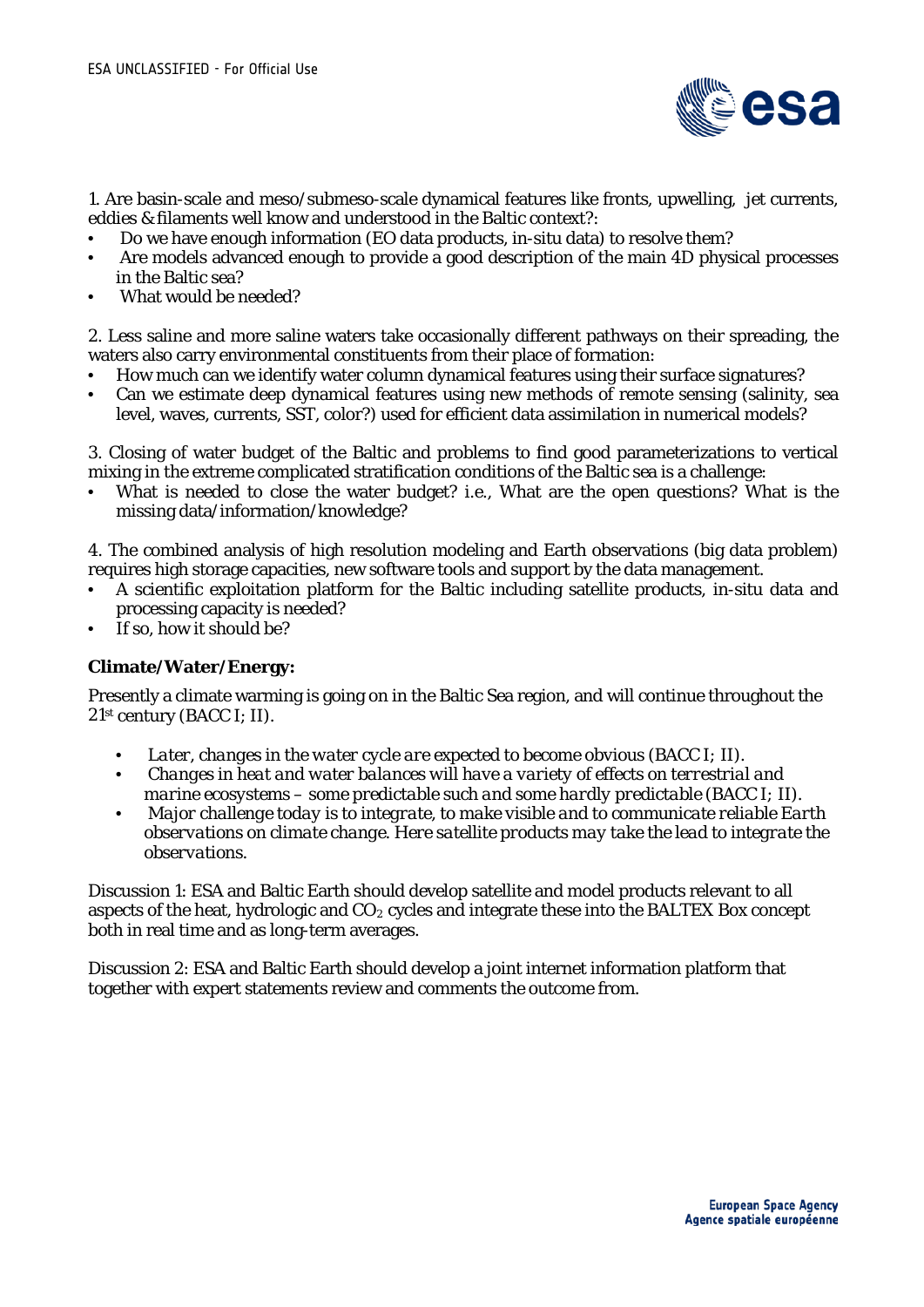

### **Application Development Component**

#### **Introduction and Overview**

Operational uptake of EO based information services at overall regional level remains limited in the Baltic region beyond sea ice information and the EMSA CleanSeaNet service. In part this is due to the necessity to customize the processing of the EO data due to various specific geographic factors but the lack of customization of the EO derived information with respect to priority monitoring and analysis requirements also constrains the immediate uptake.

At the same time, demand for enhanced EO based information is evolving, driven by two sets of developments:

- Implementation and evolution of regional level cooperation fora, strategies and environmental agreements (eg HELCOM).
- Common requirements over many of the Baltic States at national level linked to evolution of issues such as ecosystem adaption to climate change pressures, increased monitoring and reporting requirements (eg due to EU legislation) and changing economic activities, demographics and associated infrastructure development

The Baltic area is covered by a large number of cooperation agreements, environmental protection legislation and thematic fora. Those where enhanced EO derived information currently see greatest potential impact include:

- The Helsinki Convention addressing coastal and marine environment protection, ecosystems and natural resource management and climate impacts
- The EU Baltic Regional Strategy addressing the three pillars "increase prosperity", "save the sea" and "connect the region",
- The Council of Baltic Sea States working to address "regional identity", "a sustainable and prosperous region" and "a safe and secure region"

The elements of each of these three fora are further disaggregated into a set of activities, targets, objectives etc. Given the geographic setting and the resulting interconnections between economic development and environmental sustainability, there is a high degree of common concerns. These are summarized in the table below.

| <b>Activity Domain</b>                         | <b>Helcom</b> | <b>EU Baltic</b><br><b>Regional</b><br><b>Strategy</b> | <b>Council of Baltic</b><br><b>Sea States</b> |
|------------------------------------------------|---------------|--------------------------------------------------------|-----------------------------------------------|
| develop competitiveness                        |               |                                                        |                                               |
| support climate adatpation/resilience          |               |                                                        |                                               |
| manage water quality                           |               |                                                        |                                               |
| protect wildlife                               |               |                                                        |                                               |
| ensure clean/safe shipping                     |               |                                                        |                                               |
| maintain and enhance biodiversity              |               |                                                        |                                               |
| reduce pollution risk                          |               |                                                        |                                               |
| ensure effective pollution response capability |               |                                                        |                                               |
| foster sustainable agriculture                 |               |                                                        |                                               |
| develop sustianable aquaculture                |               |                                                        |                                               |
| protect fishing resources                      |               |                                                        |                                               |
| develop tourism                                |               |                                                        |                                               |
| implement effective maritime spatial planning  |               |                                                        |                                               |
| implement effective territorial planning       |               |                                                        |                                               |
| develop renewable energy resources             |               |                                                        |                                               |
| establish effective crime fighting networks    |               |                                                        |                                               |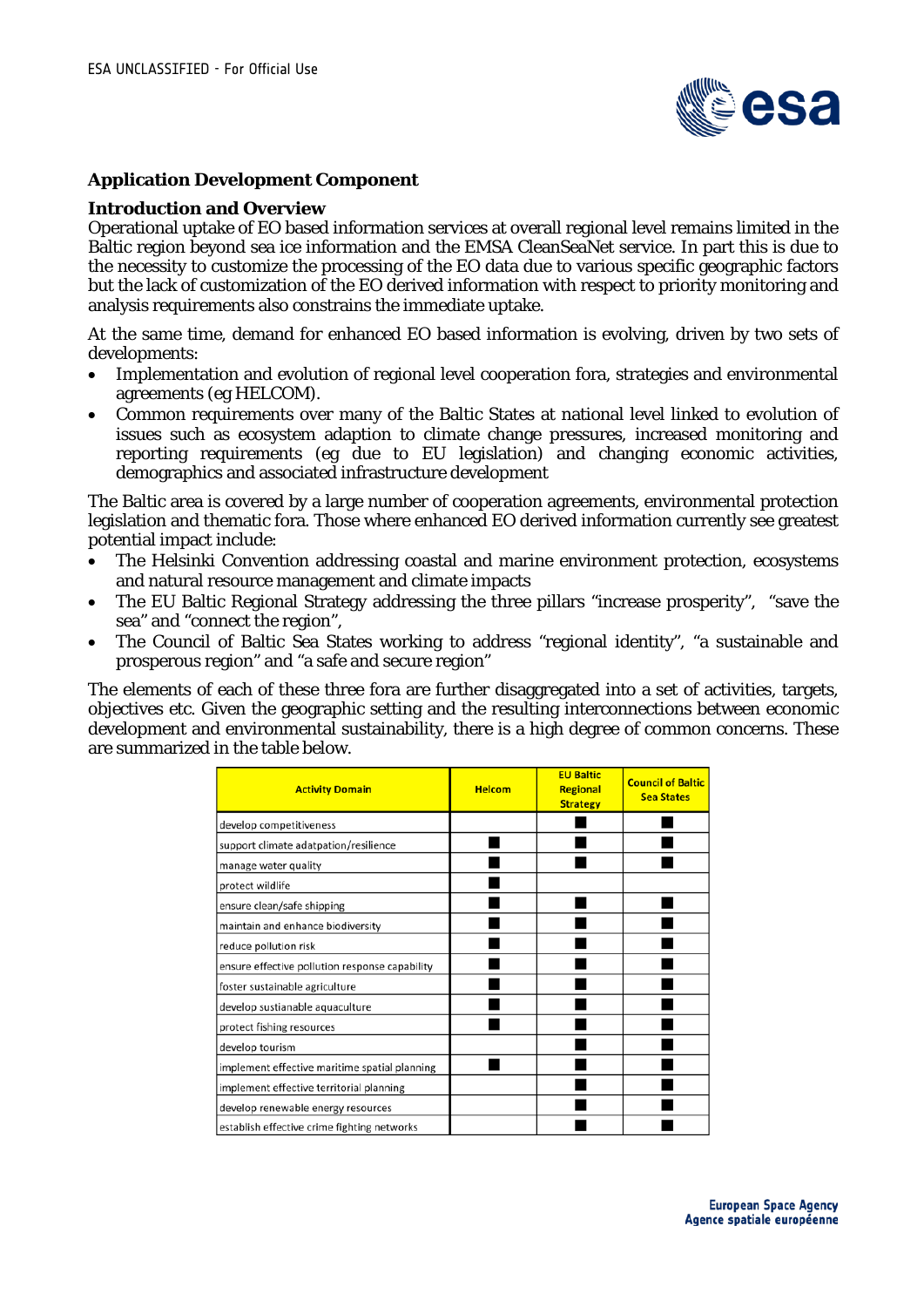

In addition, there are a number of cooperation networks to support the development and implementation of actions related to sustainable development, social inclusion and cultural heritage. Examples include the Union of Baltic Cities, the Baltic Sea Chambers of Commerce Association, the Baltic Development Forum, the Baltic Sea Forum and the Baltic Sea States Subregional Cooperaton Forum.

At national level, demand for EO based information is driven by expanding efforts to implement EU legislation such as the Water Framework Directive, the Marine Strategy Framework Directive, the Maritime Spatial Planning Directive, the Habitats Directive and the EU Maritime, Biodiversity, Soils and Forest Strategies.

Addressing the priority interests in monitoring, analysing and assessing the different aspects of Baltic economic development, security cooperation and environmental sustainability requires addressing a set of fundamental issues constraining the application of EO derived information within the Baltic region. These include the need for customized processing capabilities that taken explicitly into account the various geographic peculiarities of the Baltic environment (eg the water properties, the complex variations in coastline and bathymetry) as well as the issues associated with the use of optical remote sensing techniques at high latitudes. Therefore, in many cases, priority application development actions identified by the relevant stakeholders in the region must be complemented by dedicated technical developments of the underlying information extraction routines that ensure EO based information can be used in a Baltic setting.

Priority Application development requirements identified during the workshop are therefore structured into three groups of activity:

- National developments to support effective implementation of legislation and addressing regional priorities by individual member states
- Pan-national developments to support the regional level activities
- Underlying technical developments that will enable the application of satellite EO derived information to address the two development lines listed above

# **Priority Developments at National Level**

The following issues were identified as priority national interests with respect to increased use of EO derived information

- 1 **Integrated data collection and analysis for Maritime Spatial Planning, Marine Strategy Framework Directive and Water Framework Directive.** Each of these directives requires the collection and analysis of a range of information over the marine and coastal domain. This includes habitat status information, coastal hydrographic information, metocean and water quality parameters etc, much of which can be provided systematically using EO data sources integrated with in-situ instruments. Due to the history of the development and application of these directives, the data collection has been built up in an unstructured manner in most areas, without structured utilization of EO derived information. Establishing an operational framework to collect and generate the required data using methodologies that can optimise the effort required for measurement, analysis and reporting against the requirements coming from all three directives was identified as a key interest for several of the countries in the region. In particular, by minimising the additional effort required to implement maritime spatial planning data collection and analysis requirements, this development would ensure effective and efficient support to the targeted growth for the blue economy in the region. In addition, the possibility of extending MFSD and WFD monitoring to also support the monitoring of declared MPAs was requested.
- 2 **Development of fully interoperable Territorial and Maritime Spatial Planning capabilities.** Given the geographic situation of the Baltic region, changes in the territorial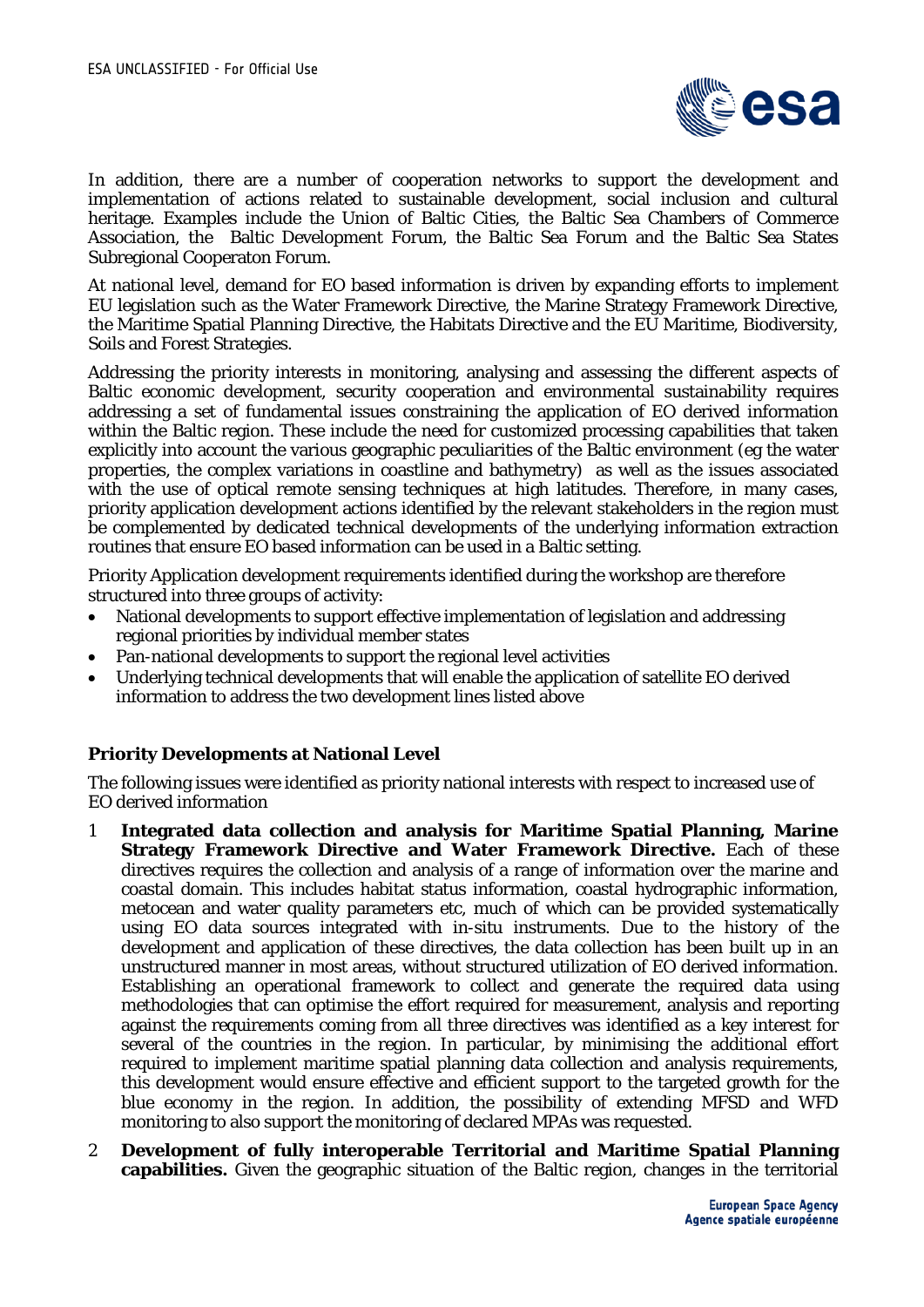

planning regime can have immediate consequences for the maritime spatial planning in the region. There is also an interaction in the opposite direction although this is expected to take place over slower timescales. Interoperable territorial and maritime spatial planning is currently being considered within a dedicated regional expert group supported by Helcom and the VASAB committee under the Baltic Strategy . However, the current disparity in data collection and information analysis methodologies that generally exists represents a constraint in terms of putting in place a single integrated mapping and analysis capability. By integrating EO derived information into the different mapping, planning and analysis actions

### **Pan-National Developments for Baltic Region**

- 1. **Enhanced capability to characterize natural capital and ecosystem regulating and supporting services at regional level**. This includes the use of state of the art approaches to characterizing the status and health of key habitats such as coastal lagoons and sea grass beds, boreal forests and peat/grasslands. Capabilities of interest include high resolution water quality monitoring for coastal areas, benthic habitat status and coastline change mapping, forest health status (including connectivity/fragmentation and biodiversity assessments) and grassland/peatland status. To support these characterizations there is a broad recognition that the use of EO must go beyond basic vegetation index and other routine EO based information products and instead be effectively integrated into a more sophisticated and representative set of indicators together with all available in-situ data, regionally valid models and state of the art methodologies linked to ecosystem service assessment.
- 2. **Enhancement of regional Baltic modelling capabilities through EO data assimilation and building inter-operability**. At present the higher resolution transport models underpinning key Helcom analyses are sub-regional and integrating outputs into overall Baltic level conclusions can be complex. These models support the characterization of nutrient and sediment flux into the Baltic as well as other materials such as waste. However they cannot at present be systematically used to provide an integrated assessment of transport from river/estuary system to the wider Baltic system. The combination of the sub-regional models together with wide area characterization of marine environment and metocean conditions was identified as a possible development approach to address this limitation.
- 3. **Demonstration of integrated monitoring approaches for WFD** connecting land management practices, inland water body properties, hydrological transport and coastal water quality. At present, the three focal areas for the Helcom assessment of pressures on the Baltic environment focus on agriculture, industrial releases and marine litter/noise and regular assessments of these pressures are compiled. However at present there is little structured action to generate integrated analyses of the dynamics of the pressure factors and the response dynamics of the Baltic system to these pressures. By demonstrating an integrated monitoring and assessment approach for key drainage networks into the Baltic, the combination of EO and in-situ measurements of agriculture activities and related pressures, industrial releases, transport dynamics and coastal/marine habitat response could be used to provide added value over the standard on-going Helcom assessments. The possibility was also considered to use the transport modelling parameters as proxies for the transport of certain waste constituents to try to characterize dominant sources of marine litter.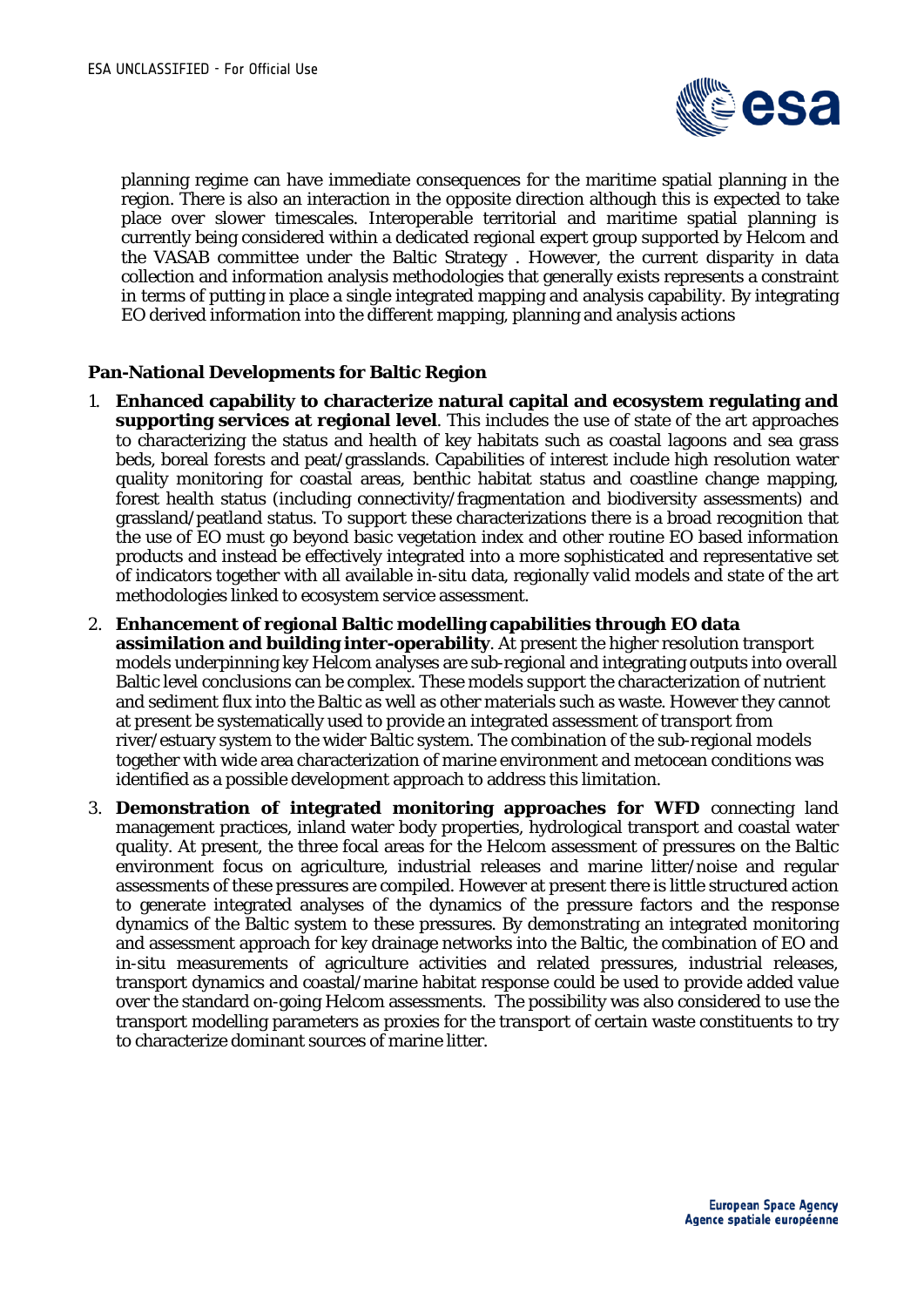

In addition, the Helcom State and Conservation Group has conducted an assessment on the state of knowledge and data collection systems in the Baltic and identified a number of gaps and requirements for dedicated developments. Many of these relate to the integration of EO derived information. The main priorities identified are summarized below:

- Biodiversity main interests identified where there is significant potential for integrating EO derived information include addressing gaps in knowledge of critical habitat coverage and status, development of robust methodologies to assess cumulative impacts on biodiversity in different sub-regions, assessing the impact of different measures to protect and restore biodiversity and supporting improved models of species spreading. In addition, dedicated actions to restore biodiversity in particular sub-regions complemented by the establishment/improvement of designated Marine Protected Area are being considered. The scope for detecting and characterizing Invasive Alien Species status in the Baltic region was also identified as a possible area of interest, initially focussing on the delineation and monitoring of high risk areas.
- Eutrophication main interests identified included harmonization of open sea and coastal assessments of eutrophication and the development and validation of structured methodologies for integration of EO and Ferrybox data into standard assessment activities (in particular for chlorophyll-a concentrations and Secchi depth/turbidity)
- Seafloor integrity the main interest relates to the development of robust methodologies to characterize changes in benthic habitats and link these to human activity such as trawling, dredging etc. The contribution from EO would clearly be in relation to habitats in coastal and shallow water areas.
- Contaminants main interests are to assess factors affecting remobilizaton of radionuclides and highly toxic materials from historic dump sites and improved characterization of the impact of oil pollution on biodiversity in the region

Two areas of significant interest where the contribution of EO derived information could not be identified were underwater noise and marine litter. Any developments that could support Helcom actions in these domains would be extremely well received.

# **Underlying Technical Developments to be addressed**

The following technical developments were identified as necessary to address blockages constraining the use of EO derived information in the Baltic region:

### **1 Baltic Water Quality Retrieval Algorithm Development**

Current generic retrieval algorithms for the Baltic region are not adequate as they do not account for the unique water properties of the region, the hydrographic structure of the Baltic coastline (and consequences) and the high latitude impact on solar illumination angle. Current EO based water quality retrieval capabilities are not usable for the Baltic region and monitoring is currently based exclusively on in-situ sampling and laboratory analysis which is costly and time consuming. At the same time, Sentinel 2 data is increasingly of interest for coastal water quality due to the superior spatial resolution enabling the retrieval of water quality parameters closer to the coastline. However there are two constraints limiting the wider use of Sentinel 2 data – the fact that the centre frequency of the instrument channels are optimized for the retrieval of terrestrial parameters (ie not water parameters) and the fact that the optical effects of the coastal environment must still be taken into account in the retrieval water leaving radiance measurements. Development and validation of a customized algorithm for water quality retrieval that could also support joint use of Sentinel 2 and Sentinel 3 data (and by extension Landsat/MODIS/MERIS joint utilisation for historical statistics) would represent a key step in enabling wider use of EO based techniques for